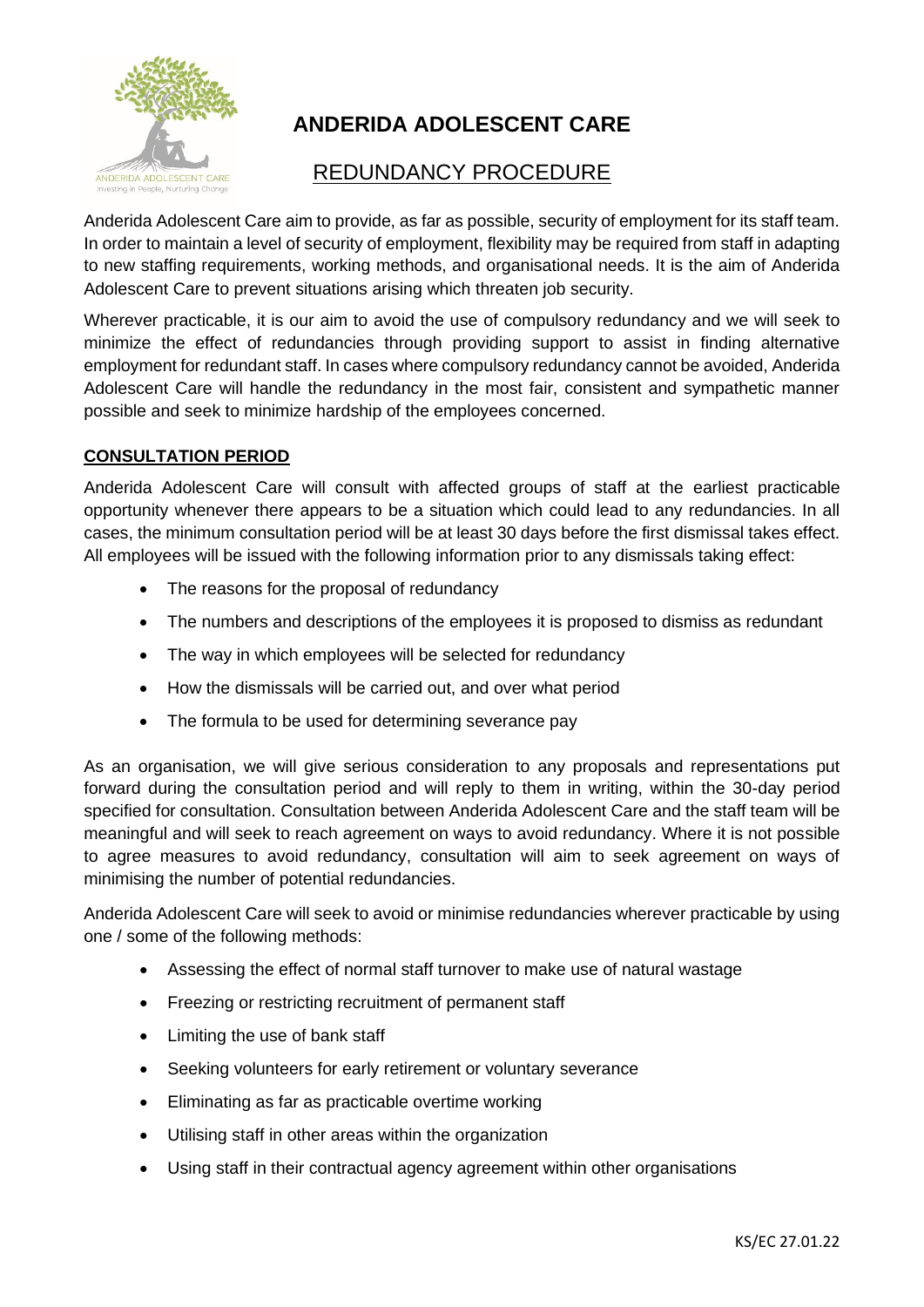Wherever possible, Anderida Adolescent Care will seek to apply voluntary means to achieve the required reductions in staff numbers. Such volunteers will not be unreasonably refused. However, we must ensure that we retain the necessary balance of skills and experience amongst the staff to enable us to continue providing a high-quality service, and in the event of circumstances where entirely voluntary means cannot be used, are committed to a fair, consistent, objective and non-discriminatory selection procedure. The selection criteria used may vary according to circumstances, but may include for example such considerations as:

- Qualifications, skills, and experience in relation to the organisation's ethos, aims and objectives
- Length of service
- Productivity within the role
- Attendance i.e. researching of sickness records and other absences
- Appraisal feedback
- Disciplinary record throughout employment

Redundancy will **not** be used to deal with cases of misconduct or poor performance, for which other procedures exist. However, where a genuine redundancy situation has already arisen, and there is a requirement to identify candidates for redundancy selectively from within a pool of employees, it may be appropriate to consider overall work performance where this is demonstrable by reference to accepted and objective criteria.

Any employee who has been notified of redundancy and considers that they have been treated unfairly in having been selected for redundancy, may appeal against the decision. Whilst the period of notice should continue to run during such an Appeal, the redundancy should not take effect until the Appeal process has been completed.

#### **REDEPLOYMENT OF POSITIONS**

Once staff are identified as redundant and notified of their potential redundancy, Anderida Adolescent Care organisation will actively wherever possible, seek suitable alternative work for employees within the organisation (unless the individual is a volunteer for redundancy or declines the opportunity for redeployment). Consideration will be given to some retraining where practicable to assist with redeployment into alternative work. Offers of alternative work to employees under notice of redundancy will be made in writing, specifying any differences in terms and conditions which may result, the length of any trial period, and any other conditions. Note: Such efforts at redeployment will be much assisted by the active co-operation and involvement of the employee. Employees who unreasonably refuse an offer of alternative employment may lose any entitlement to redundancy pay.

Staff who are offered to be redeployed to alternative posts will normally do so based of a trial period, the length of which should be at least 4 weeks, but will depend upon the nature of change of duties (and any retraining) involved. Continued work beyond the end of the agreed trail period is an indicator the job has been accepted and any redundancy entitlement will no longer be relevant.

Except in the case of redundancies caused by the need to reduce salary costs, staff redeployed into posts one grade lower than the redundant post will be protected on a personal basis against loss of